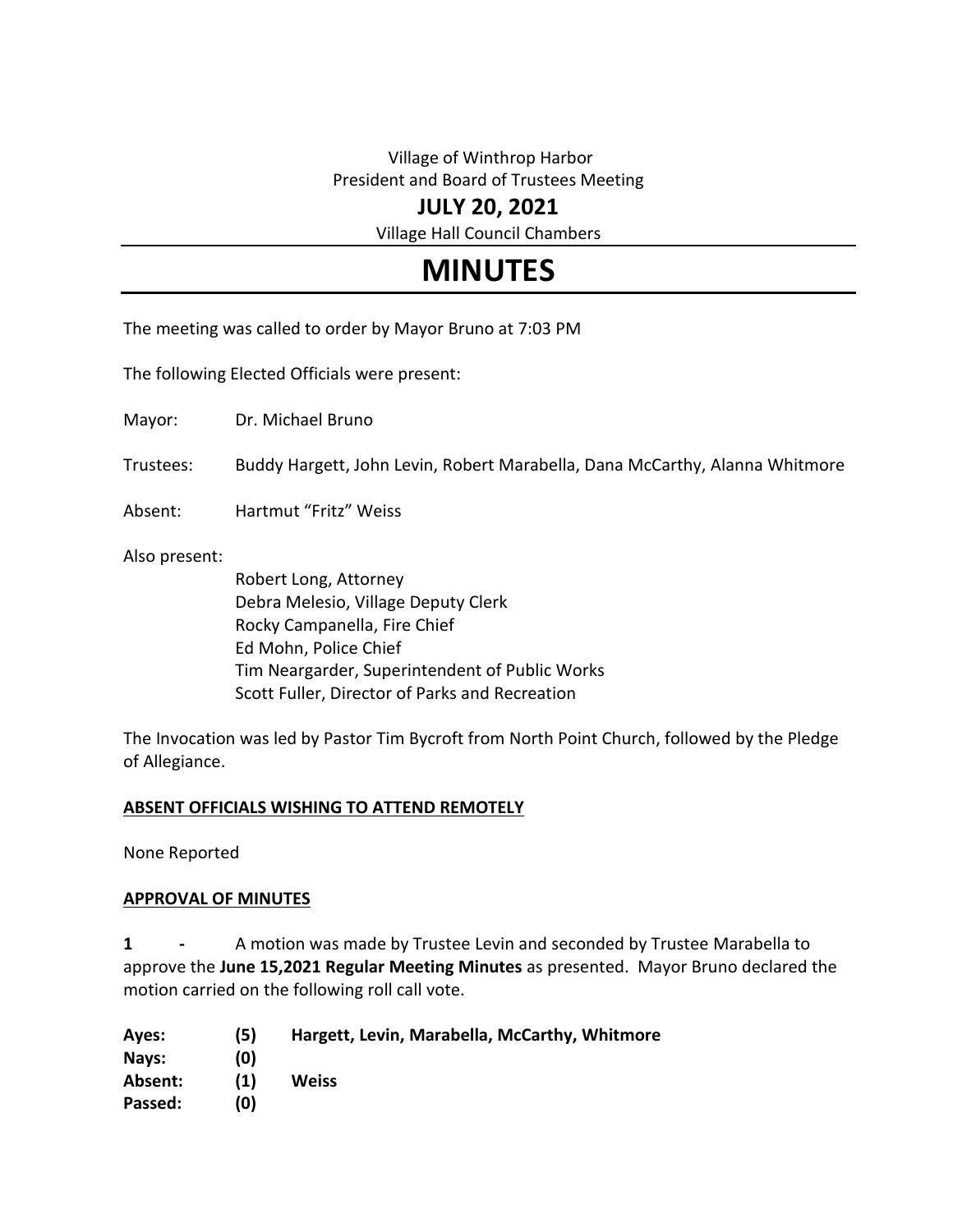## **MAYOR'S REPORT**

## **ORDIANCE 2021-O-21 Ordinance Approving the Annual Appropriation Ordinance**

**2 -** A motion was made by Trustee Levin and Seconded by Trustee Marabella to set aside the rules of the President and the Board of Trustees and waive the first and second reading of **Ordinance 2021-O-21** and approve as submitted. Mayor Bruno declared the motion carried on the following roll call vote.

| Ayes:   | (5) | Hargett, Levin, Marabella, McCarthy, Whitmore |
|---------|-----|-----------------------------------------------|
| Nays:   | (0) |                                               |
| Absent: | (1) | Weiss                                         |
| Passed: | (0) |                                               |

## **Presentation of Retirement Certificates**

 Mayor Bruno and Chief Mohn presented retirement badges and wall plaques to Chief Joel Brumlik and Sargent Chris Willets. Chief stated that we were losing 75 years of experience with 3 Long Time Employees. Much more beautiful sentiments were made by all parties involved.

## **Proclamation for the Annual V.F.W. Buddy Poppy Sales on September 17-19,2021**

Mayor Bruno read the Proclamation.

#### **New Village Website**

Mayor Bruno **t**hanked Michael Sheedy for his hard work getting the new Village Website up and running. He continually monitored Michael's progression in the project, but it was all worth it! The new site will offer new Features, Functionality and Content. We hope everyone finds the new site to be faster and easier to use.

## **VILLAGE ADMINISTRATOR'S REPORT**

- Thanked everyone for the opportunity to be the Interim Village Administrator.
- Explained that we manage business with Ordinances, Resolutions and Motions, most staff do not live in town and have no personal agendas.
- For the first two weeks he has been learning the day to day operations.
- Has met with Department Heads getting input and giving input as needed to learn the operations of the day to day.
- Has an Open Door Policy for Everyone, and can be reached by phone or email.
- Has also been looking at the Finances.
- Has been working on the Holdridge Bridge Grant He will have it finalized and submitted to State by September 30<sup>th</sup>, 2021.
- Has been working on the Public Works Grant, which is very large. We want to have it under roof by winter.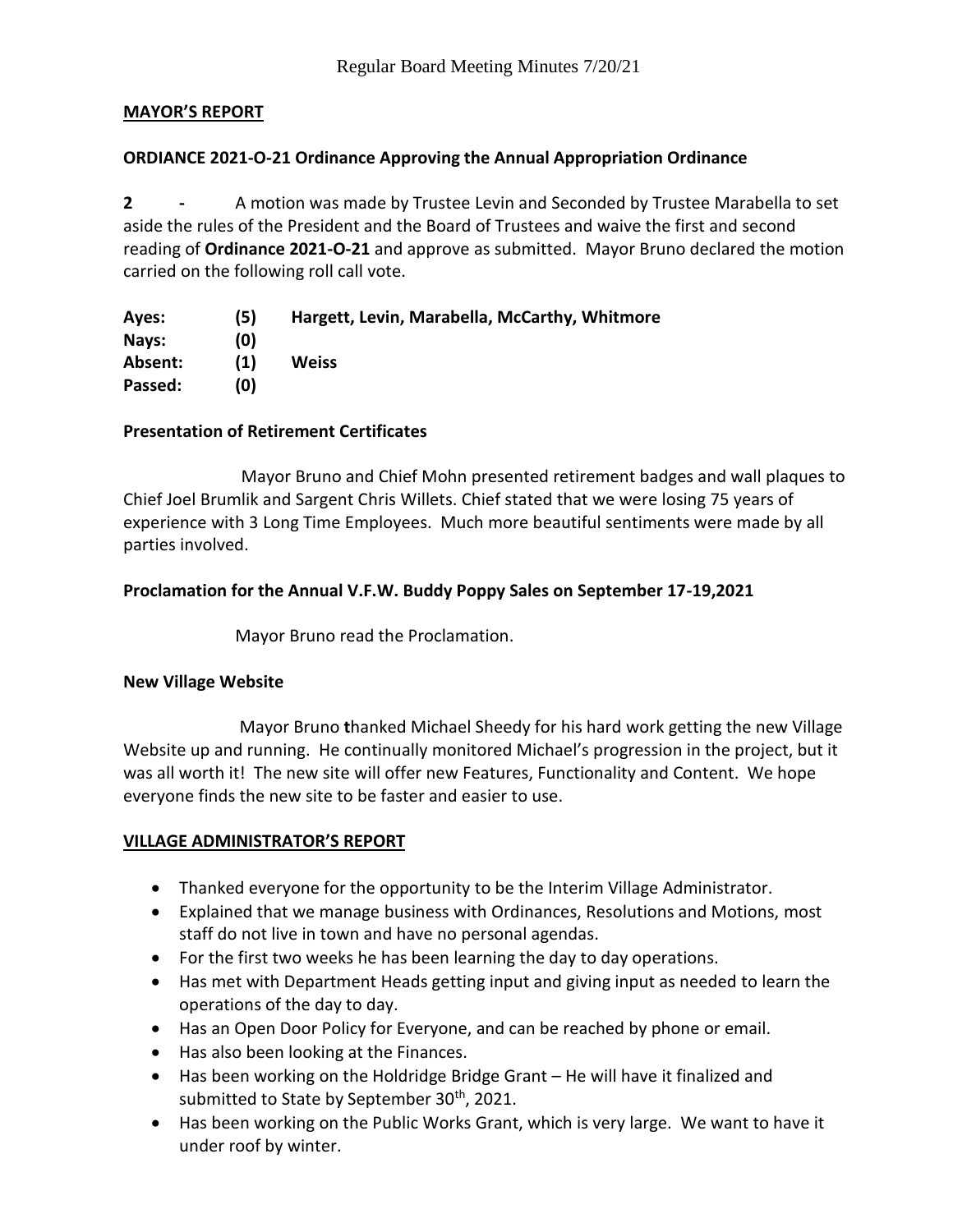- Found that due to downsizing of staff and Covid our books are not balanced for the past year. Largely due to our Finance Director Lisa Shaw leaving and a large part of her day to day was making the adjustments in our books.
	- 1. Data not entered for 1 year. Accountant John Blackburn recommended we get this done so he can complete 2020/2021 Audit.
	- 2. Should we Hire someone or outsource the duty of making the missing transactions for the short term. He feels outsourcing the short-term would be most efficient.
	- 3. Quotes and pros and cons would be presented to the Board for final approval of Long-term decision.
- Has met with Mark Stevens and Westrec.
	- 1. We purchased a boat and Westrec is providing the boat slip at no charge to us.
	- 2. We will continue to work with IDNR regarding Hotel.
	- 3. We will continue to work on the Food Truck issues.
	- 4. Bob encourages everyone to use the Lakefront.
- Pat DiPersio and I met with the owner of Tracy's in regards to the new building they purchase on 7<sup>th</sup> and Sheridan. Their plans are still in process, but they are very excited to get started. Suggestions were given and well received.
- I am continuing to work with Department Heads and staff. We will continue to monitor staffing needs. We are here to Serve the Community and our only concern is that of our Residents. I am also here to give inspiration.

## **CLERK'S CORRESPONDENCE**

None Reported

## **OLD BUSINESS**

None Reported

## **NEW BUSINESS**

## **Accounts Payable Warrant**

**3 -** A motion was made by Trustee Hargett and seconded by Trustee Levin to approve **Accounts Payable Warrant W2021-4** in the amount of **\$195,122.24.** Mayor Bruno declared the motion carried on the following roll call vote.

**Ayes: (5) Hargett, Levin, Marabella, McCarthy, Whitmore Nays: (0) Absent: (1) Weiss Passed: (0)**

**Request to Approve the 7th Street Concert Series waiving all fees.**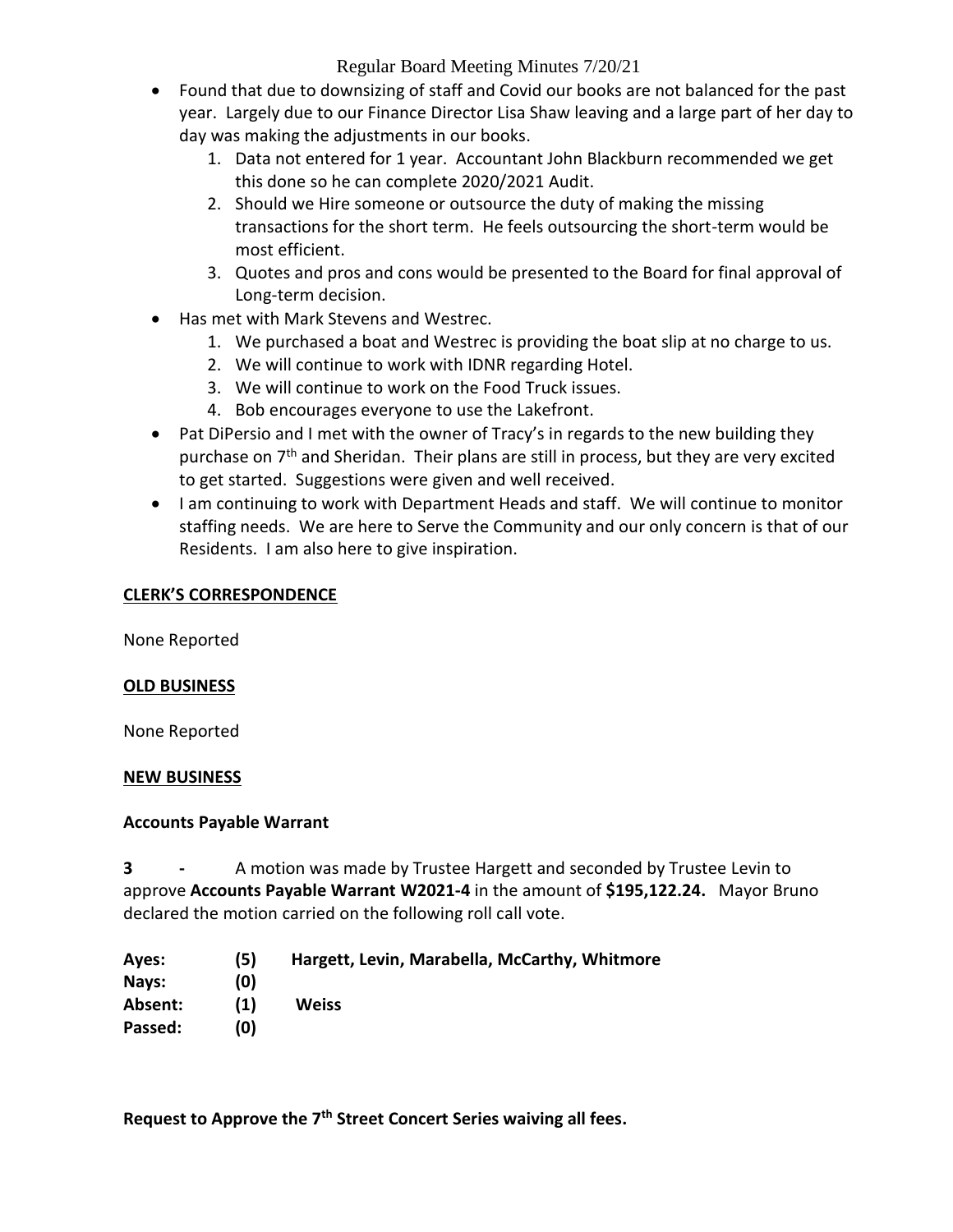**4 -** A motion was made by Trustee McCarthy and seconded by Trustee Marabella to approve the **Request of the 7th Street Concert Series waiving all fees** as presented. Mayor Bruno declared the motion carried on the following roll call vote.

**Ayes: (5) Hargett, Levin, Marabella, McCarthy, Whitmore Nays: (0) Absent: (1) Weiss Passed: (0)**

**Request Approval to enter into a contract with Baxter & Woodman Consulting Engineers at a cost not to exceed \$25,400 to provide a TIF District Infrastructure Master Plan.**

**5 -** A motion was made by Trustee Hargett and Seconded by Trustee Marabella to approve **Requesting to enter into a contract with Baxter & Woodman Consulting Engineers at a cost not to exceed \$25,400 to provide a TIF District Infrastructure Master Plan**. Mayor Bruno declared the motion carried on the following roll call vote.

| Ayes:   | (5) | Hargett, Levin, Marabella, McCarthy, Whitmore |
|---------|-----|-----------------------------------------------|
| Navs:   | (0) |                                               |
| Absent: | (1) | <b>Weiss</b>                                  |
| Passed: | (0) |                                               |

**The Pines HOA request to install a Purple Martin Bird House in the Bird Sanctuary property located at the northwest corner of 7th Street and Ravine Drive.**

**6 -** A motion was made by Trustee Hargett and seconded by Trustee Marabella to approve **the Purple Martine Bird House in the Bird Sanctuary property located at the northwest corner of 7th Street and Ravine Drive** as presented. Mayor Bruno declared the motion carried on the following roll call vote.

| Ayes:   | (5) | Hargett, Levin, Marabella, McCarthy, Whitmore |
|---------|-----|-----------------------------------------------|
| Nays:   | (0) |                                               |
| Absent: | (1) | Weiss                                         |
| Passed: | (0) |                                               |

**ORDINANCE 2021-0-22 Ordinance declaring the Authorization for sale of Engine 1712 surplus.**

**7 -** A motion was made by Trustee Hargett and seconded by Trustee Marabella to set aside the rules of the President and the Board of Trustees and waive the first and second reading of **Ordinance 2021-O-22** and approve as presented. Mayor Bruno declared the motion carried on the following roll call vote.

| Aves:   | (5) | Hargett, Levin, Marabella, McCarthy, Whitmore |
|---------|-----|-----------------------------------------------|
| Nays:   | (0) |                                               |
| Absent: | (1) | Weiss                                         |
| Passed: | (0) |                                               |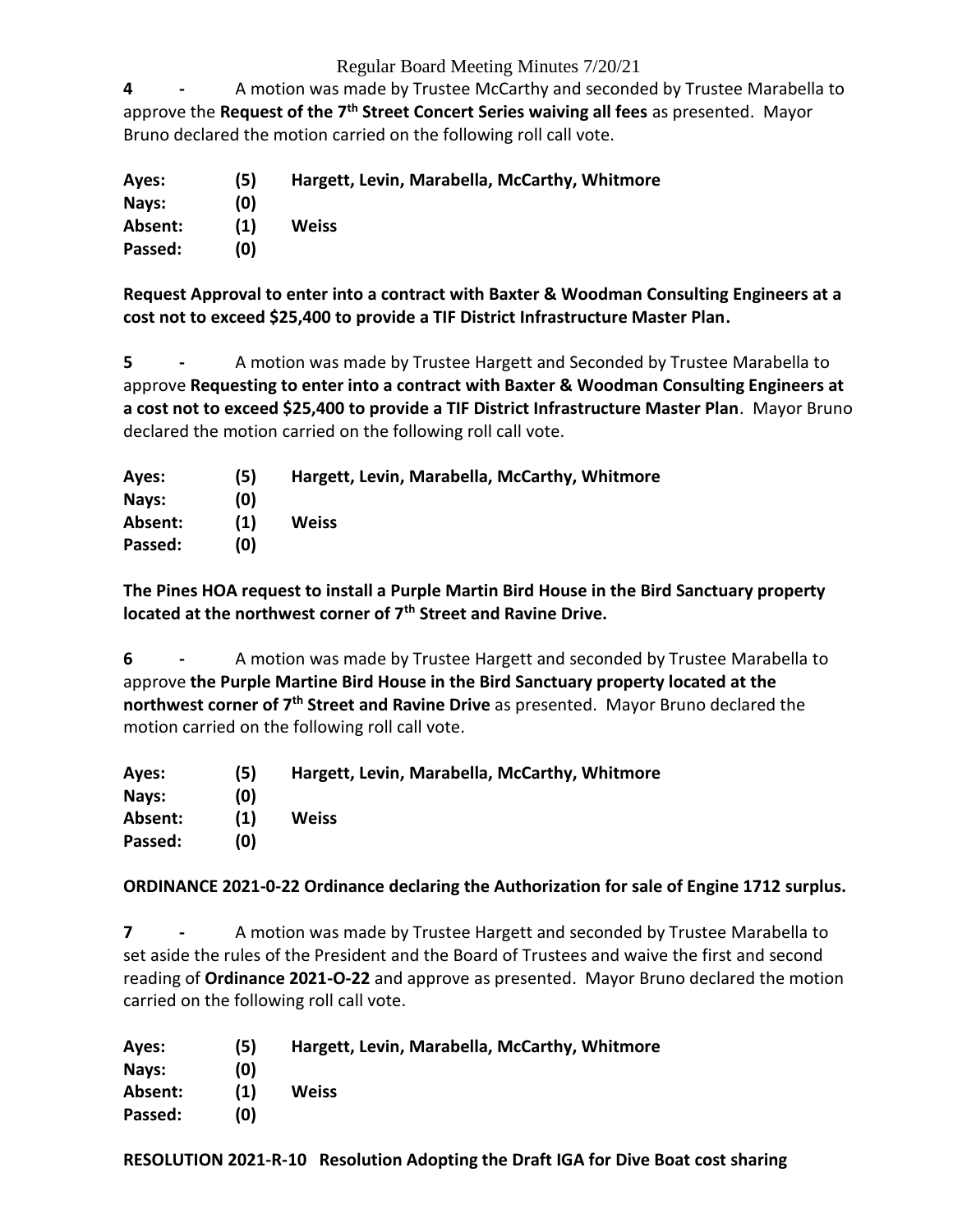**8 -** A motion was made by Trustee McCarthy and seconded by Trustee Marabella to approve **Resolution 2021-R-10** as presented. Mayor Bruno declared the motion carried on the following roll call vote.

- **Ayes: (5) Hargett, Levin, Marabella, McCarthy, Whitmore Nays: (0)**
- **Absent: (1) Weiss**
- **Passed: (0)**

## **Request approval to place an order for two replacement marked patrol vehicles**

**9 -** A motion was made by Trustee McCarthy and seconded by Trustee Whitmore to **Place an order for two replacement marked Patrol Vehicles** as presented. Mayor Bruno declared the motion carried on the following roll call vote.

| Ayes:   | (5) | Hargett, Levin, Marabella, McCarthy, Whitmore |
|---------|-----|-----------------------------------------------|
| Nays:   | (0) |                                               |
| Absent: | (1) | <b>Weiss</b>                                  |
| Passed: | (0) |                                               |

## **Request to Amend the 2021-2022 Wage Policy for the Policy for the Police Department**

**10 -** A motion was made by Trustee McCarthy and seconded by Trustee Whitmore to approve **request to Amend the 2021-2022 Wage Policy for the Police Department** as presented. Mayor Bruno declared the motion carried on the following roll call vote.

| Ayes:   | (5) | Hargett, Levin, Marabella, McCarthy, Whitmore |
|---------|-----|-----------------------------------------------|
| Nays:   | (0) |                                               |
| Absent: | (1) | Weiss                                         |
| Passed: | (0) |                                               |

## **RESOLUTION 2021-R-11 Resolution to appoint Adam Hyde & Christopher Szafranski to Parttime Officer with the WH Police Department**

**11 -** A motion was made by Trustee Hargett and seconded by Trustee Marabella to approve **Resolution 2021-R-11** as presented. Mayor Bruno declared the motion carried on the following roll call vote.

| Ayes:   | (5) | Hargett, Levin, Marabella, McCarthy, Whitmore |
|---------|-----|-----------------------------------------------|
| Nays:   | (0) |                                               |
| Absent: | (1) | Weiss                                         |
| Passed: | (0) |                                               |

**Requesting Renew of Contract with Computer Help Key Technology for 2021-22 budget year**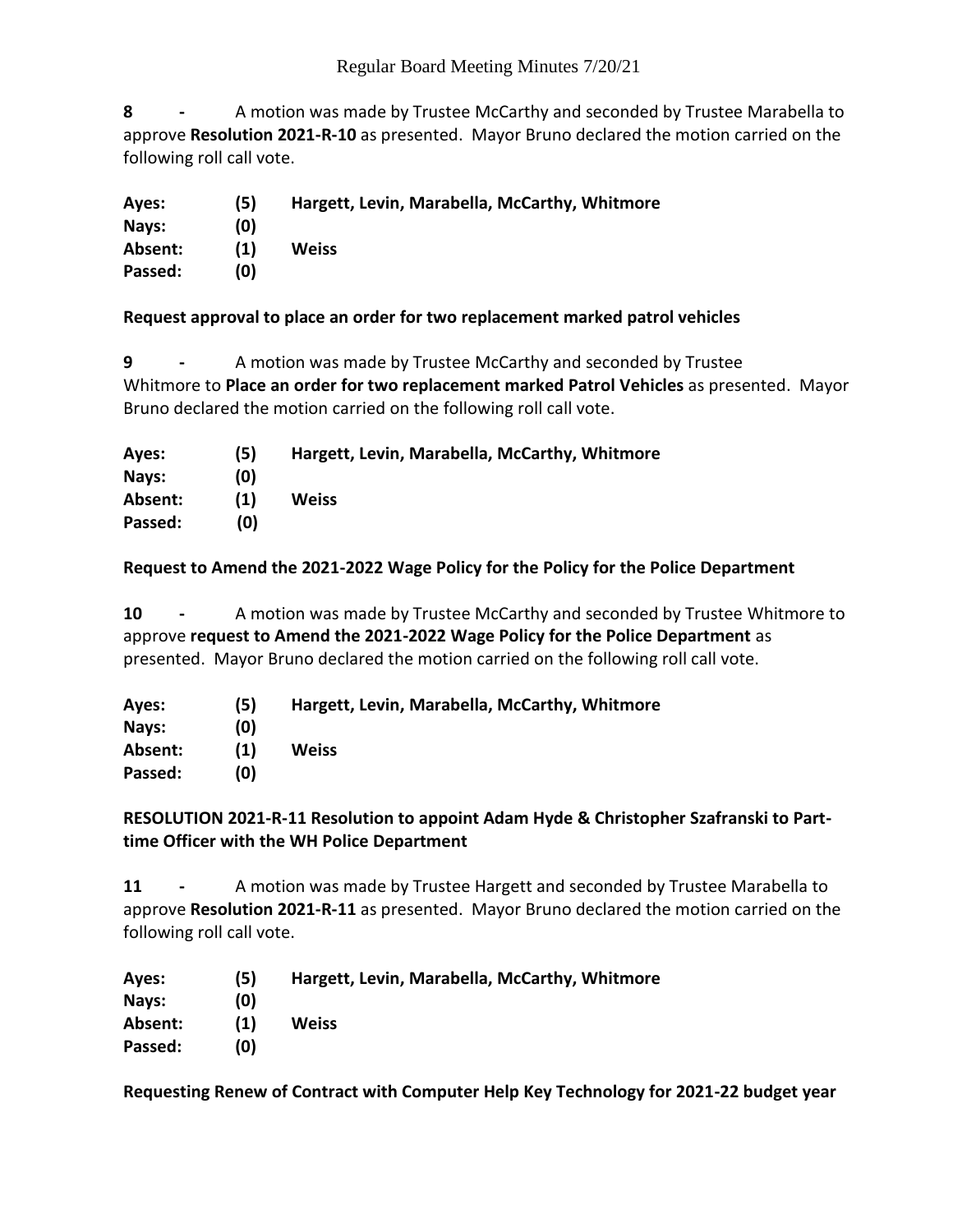**12 -** A motion was made by Trustee Hargett and seconded by Trustee Marabella to approve **Renewal of Contract with Computer Help Key Technology for 2021-22 budget year** as presented. Mayor Bruno declared the motion carried on the following roll call vote.

| Ayes:   | (5) | Hargett, Levin, Marabella, McCarthy, Whitmore |
|---------|-----|-----------------------------------------------|
| Nays:   | (0) |                                               |
| Absent: | (1) | Weiss                                         |
| Passed: | (0) |                                               |

## **Request for reduction in water/sewer bill for Linda Mellijor at 2303 11th Street**

**13 -** A motion was made by Trustee Hargett and seconded by Trustee Levin to *deny*  **Request for reduction in water/sewer bill for Linda Mellijor at 2303 11th Street,** but approved a \$100.00 reduction to the bill as presented. Mayor Bruno declared the motion carried on the following roll call vote.

| (5) | Hargett, Levin, Marabella, McCarthy, Whitmore |
|-----|-----------------------------------------------|
| (0) |                                               |
| (1) | Weiss                                         |
| (0) |                                               |
|     |                                               |

## **RESOLUTION 2021-R-12 Resolution requesting approval of the FY2021/22 MFT General Maintenance Program**

**14 -** A motion was made by Trustee Marabella and seconded by Trustee McCarthy to approve **Resolution 2021-R-12** as presented. Mayor Bruno declared the motion carried on the following roll call vote.

| Ayes:   | (5) | Hargett, Levin, Marabella, McCarthy, Whitmore |
|---------|-----|-----------------------------------------------|
| Nays:   | (0) |                                               |
| Absent: | (1) | Weiss                                         |
| Passed: | (0) |                                               |

**Request approval to transfer \$10,000 from Fund 13 line 4200 Maintenance of Public Property to line 4220 Forestry**

**15 -** A motion was made by Trustee Marabella and seconded by Trustee Hargett to approve **request to transfer \$10,000 from Fund 13 line 4200 Maintenance of Public Property to line 4220 Forestry** as presented. Mayor Bruno declared the motion carried on the following roll call vote.

| Ayes:   | (5) | Hargett, Levin, Marabella, McCarthy, Whitmore |
|---------|-----|-----------------------------------------------|
| Nays:   | (0) |                                               |
| Absent: | (1) | Weiss                                         |
| Passed: | (0) |                                               |

**Request approval to complete Infrastructure Master Plan Study**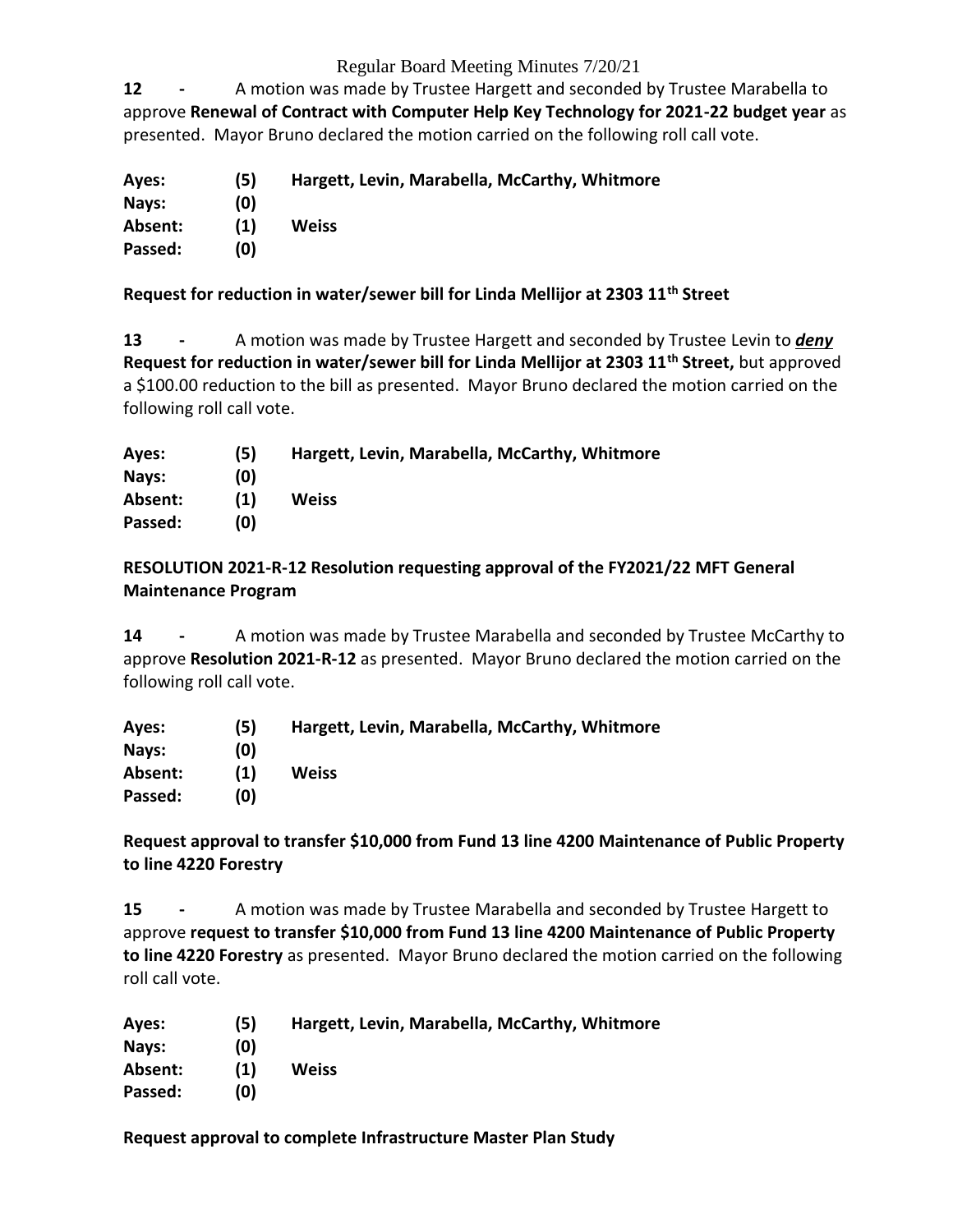**16 -** A motion was made by Trustee Marabella and seconded by Trustee Levin to approve **request to complete Infrastructure Master Plan Study** as presented. Mayor Bruno declared the motion carried on the following roll call vote.

| Ayes:   | (5) | Hargett, Levin, Marabella, McCarthy, Whitmore |
|---------|-----|-----------------------------------------------|
| Nays:   | (0) |                                               |
| Absent: | (1) | Weiss                                         |
| Passed: | (0) |                                               |

**Request approval to add \$1,500 to Fund 15-4920 for alcohol sales to be added to Touch-A-Truck/End of Summer Event on Saturday 8/21/21**

**17 -** A motion was made by Trustee Marabella and seconded by Trustee Levin to approve **Request to add \$1,500 to Fund 15-4920 for alcohol sales to be added to Touch-A-Truck/End of Summer Event on Saturday 8/21/21** as presented. Mayor Bruno declared the motion carried on the following roll call vote.

| Ayes:   | (5) | Hargett, Levin, Marabella, McCarthy, Whitmore |
|---------|-----|-----------------------------------------------|
| Nays:   | (0) |                                               |
| Absent: | (1) | Weiss                                         |
| Passed: | (0) |                                               |

## **Renewal of Annual Contract with WH Lions Club**

**18 -** A motion was made by Trustee Marabella and seconded by Trustee Levin to approve **Renewal of the Annual Contract with WH Lions Club** as presented. Mayor Bruno declared the motion carried on the following roll call vote.

| Ayes:   | (5) | Hargett, Levin, Marabella, McCarthy, Whitmore |
|---------|-----|-----------------------------------------------|
| Nays:   | (0) |                                               |
| Absent: | (1) | Weiss                                         |
| Passed: | (0) |                                               |

## **Information only – Emergency Water Main Break**

Information was discussed regarding the last water main break. Public Works will be coming back in August or September to Ratify the spending of this money. Trustee Marabella brought up Water rate increases are coming soon.

#### **PUBLIC HEARINGS**

Linda Mellijor - Spoke regarding her request for reduction of water bill. Stated she had been working with Tim and others to try and figure out why she had a high water bill. Stated her property did not reflect any water damage which would account for the thousands of gallons that went through her meter. A plan to monitor her water with several reads and reducing her bill by \$100.00 was given.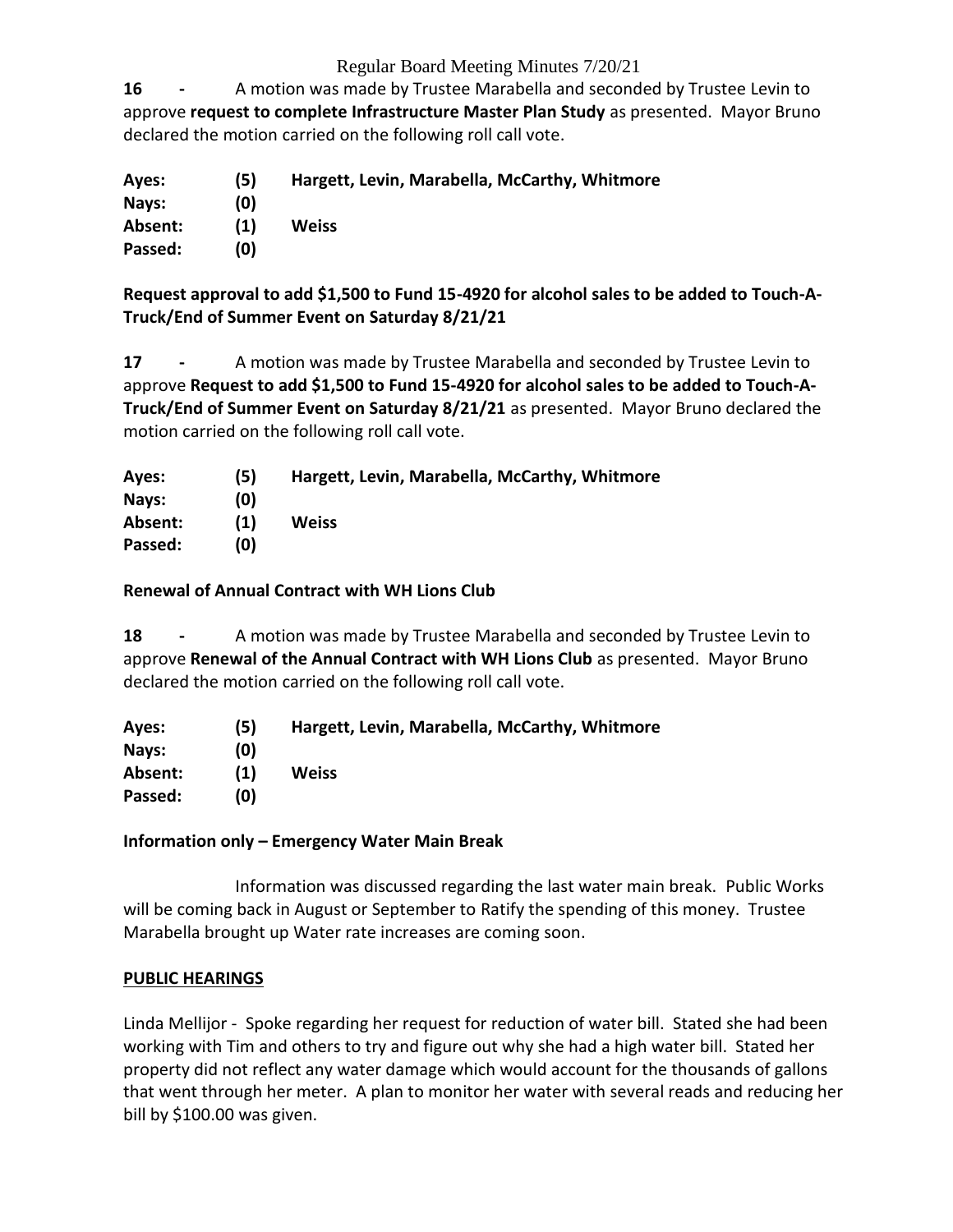Frank Falcone (The Tropics) - Frank spoke about the issuing of liquor licenses to new businesses when he was told there were no more in Winthrop Harbor. He feels like their business in not being handled like some new businesses are. He also spoke about events taking place at the Marina where local vendors are doing the events, when none of the restaurants in town have been asked to participate, so who are these local vendors? After all of these years following the rules and paying his taxes for this town, he would just like fairness to everyone. He always respects the Village and Board for 20 years, when people on Facebook are not.

Rich Coombe (VFW) - Rich Thanked the Board for approving Annual Buddy Poppy Day. He explained how we have no Chamber of Commerce in town. He stated it was on Facebook, however we do not have a Facebook page. Lastly, he spoke about the VFW not being asked to host the alcohol at some events in town. We explained the proceeds from Touch-A-Truck are our profits.

Brenda Dickson – Brenda Discussed that every day in her neighborhood they hear two sirens daily and today they heard four. Everyone in her neighborhood are wondering what is going on. She also discussed that she went to a Republican meeting at CLC where they are fighting to stop Critical Race Theory from being taught in school. She brought in a barcode that she wanted us to distribute to employees and homeowners.

## **UNFINISHED BUSINESS**

Trustee Levin – Fire Department

- Congratulated the Retirees, Joel Brumlik and Chris Willets.
- Trustee Marabella Public Works Department

 Thanked Bob Long for accepting the new position of Interim Village Administrator. Trustee McCarthy – Police Department

- Thanked Bob Long for stepping in as Interim Village Administrator.
- Thanked Michael Sheedy for a job well done on the new Village Website.
- Congratulated the Retirees, Joel Brumlik and Chris Willets.

Trustee Whitmore – Recreation Department

- Congratulated the retirees, Joel Brumlik and Chris Willets.
- Thanked all involved in making the Parade a success.
- Reminded of the Touch-A-Truck on 8/21/21.
- Thanked Westrec for donating the Boat Slip.

Mayor Bruno

- Congratulated the Retirees, Joel Brumlik and Chris Willets.
- Congratulated Michael Sheedy on the new Village Website. Talked about how it will be consistently updated when needed, and how easy it is to manage it now.

## **ADJOURNMENT**

**19** - A motion was made by Trustee Marabella and seconded by Trustee Levin to adjourn the meeting. Mayor Bruno declared the meeting adjourned at 9:05 p.m. on the following roll call vote: